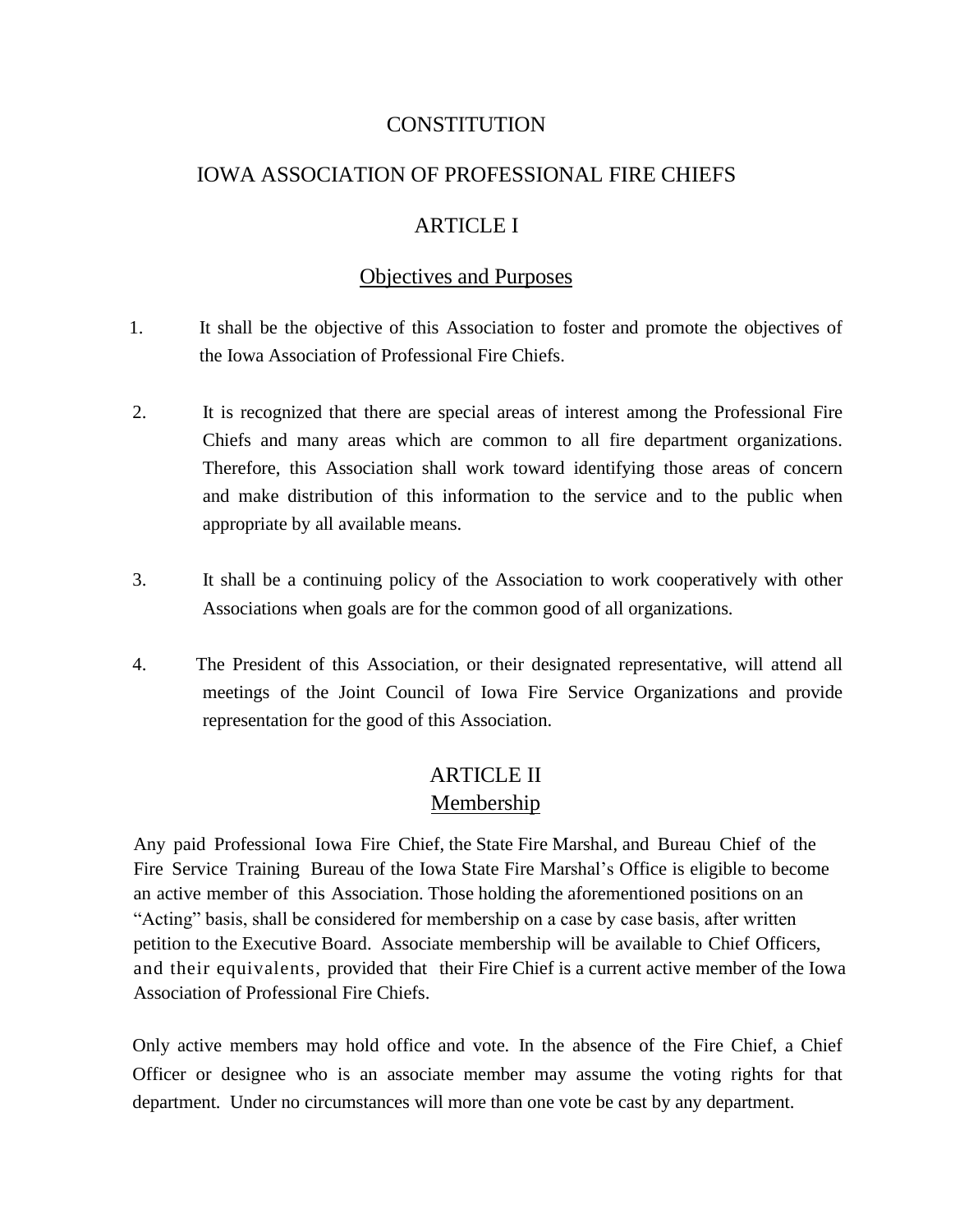# ARTICLE III **Officers**

The officers shall consist of the President, Vice President, and Secretary-Treasurer. The Executive Board shall consist of the officers, the immediate Past President and one (1) elected Director.

When a new President is elected the immediate Past President shall be appointed as the State Director to the Missouri Valley Division of the International Association of Fire Chiefs.

# ARTICLE IV Meetings

- 1. This Association shall meet at least twice each year and at other times deemed necessary by the Executive Board.
- 2. A quorum shall be those members attending either a regular meeting or a meeting of the Executive Board.
- 3. The President will be the functional chairman of all regular and executive meetings. In the President's absence the Vice President shall preside.

# ARTICLE V Dues

The regular membership dues for this Association shall be \$100. This shall include membership to the organization and registration to the Spring and Fall Conference.

Associate membership dues for this association shall be \$20.

Dues shall be reviewed annually and any changes shall be set by those active members attending the regular fall meeting.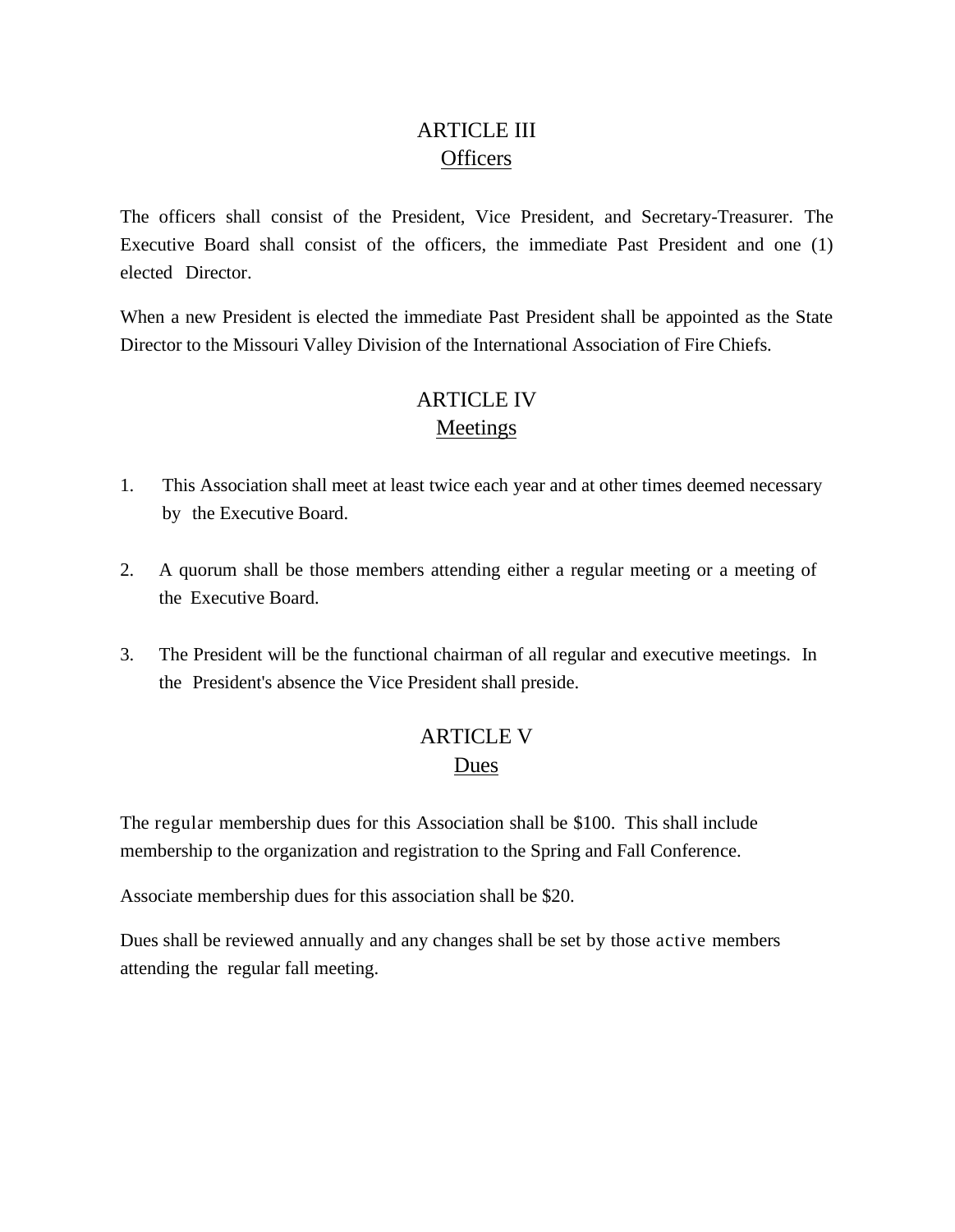# ARTICLE VI Elections

- 1. Election of officers shall be held at the fall meeting of the Association. The President shall appoint a nominating committee of three (3) active members to present a slate of candidates for each office. Nominations will also be received from the floor.
- 2. The officers of this Association shall serve for two (2) year terms. Any elected officer who resigns, retires, or terminates from active duty during their term of office automatically tenders resignation as an elected officer. The President and Vice President of the Association shall be elected in odd numbered years and the Secretary-Treasurer and Director in even numbered years.
- 3. No Executive Board member may succeed themselves in office except the Secretary-Treasurer and Director.
- 4. In the event of an unexpected vacancy for the office of President, the Vice President shall succeed the office for the expired term. A vacancy in any other office shall be filled by prompt action of the Executive Board. Should the position of Immediate Past President become vacant, the position will be filled by a previous President at the discretion of the Board.

# ARTICLE VII Amendments

Amendments to these articles may be made by a majority vote of the active members of the Association present at the spring and fall meetings.

# ARTICLE VIII Order of Business

The President of the Association shall determine the order of business at the regular and special meetings. Roberts Rules of Order shall govern all meetings of the Association in all points not governed by these articles.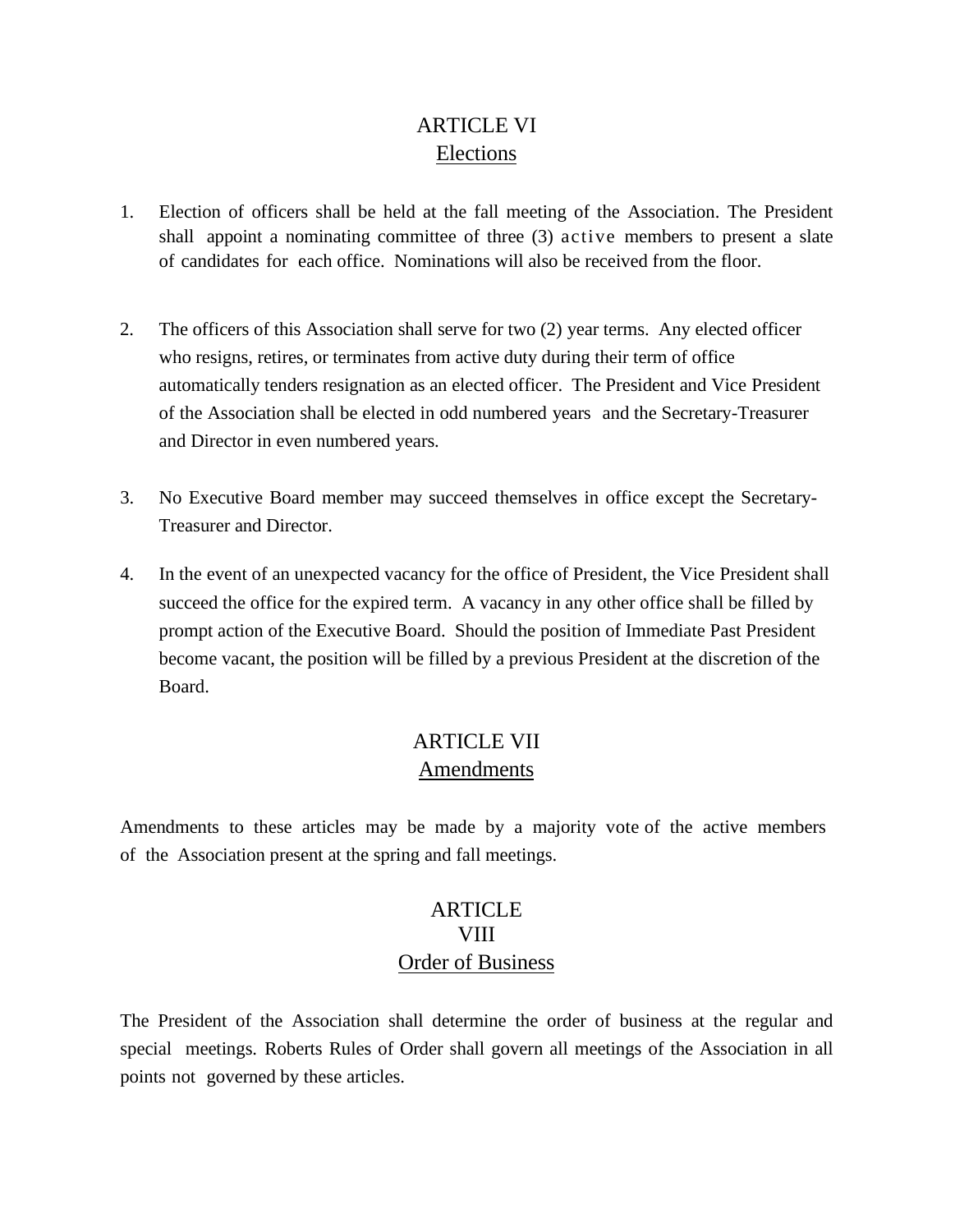# ARTICLE IX Adoption of Constitution

This constitution is hereby and originally adopted by the Iowa Association of Professional Fire Chiefs on October 22, 1980, and hereafter revised and amended on the following dates:

> October 23, 1986 October 6, 1988 February 25, 1993 October 27, 1993 February 14, 1994 November 2, 2000 April 5, 2017 April 5, 2018 October 11, 2018 October 7, 2020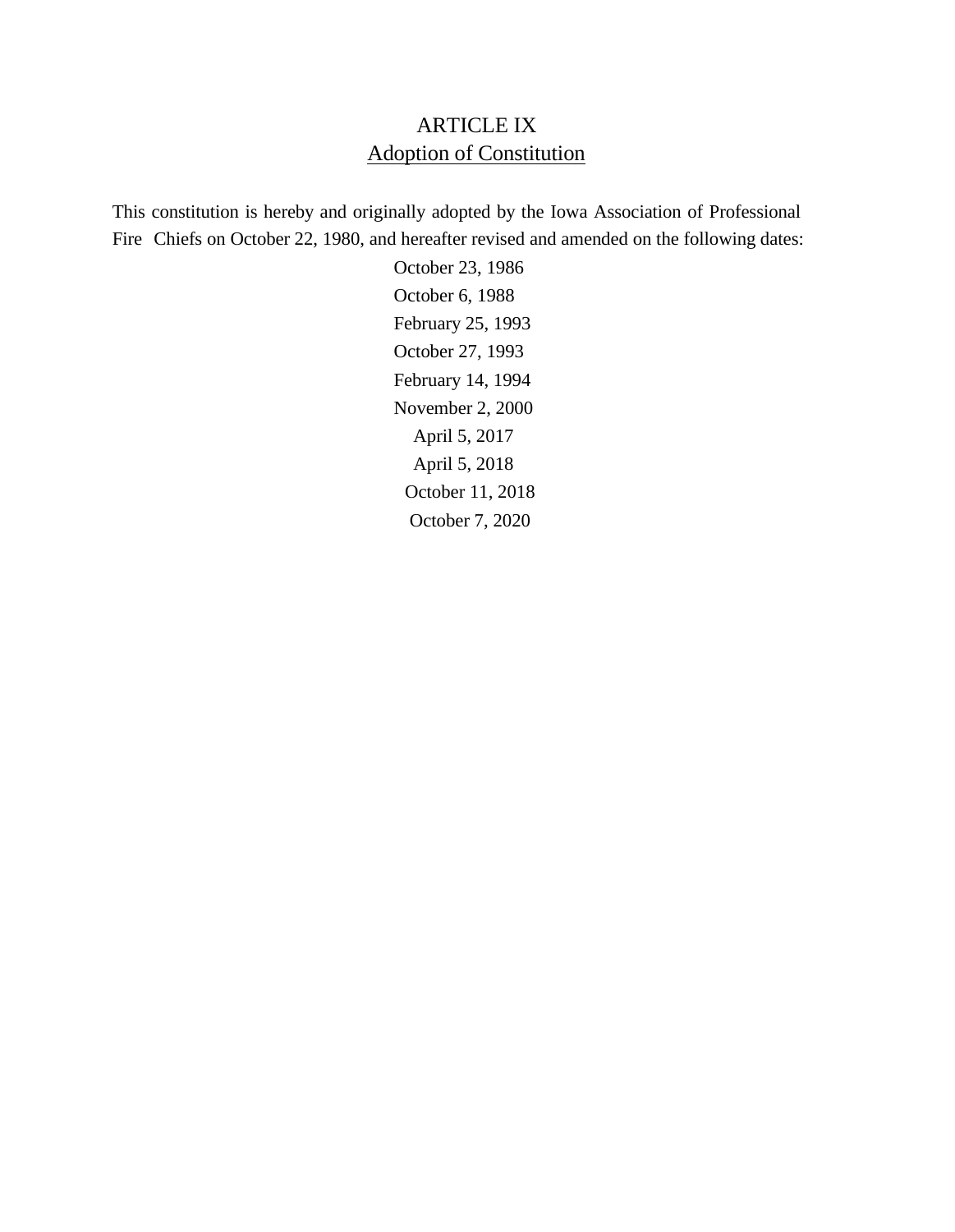## IOWA ASSOCIATION OF PROFESSIONAL FIRE CHIEFS BYLAWS

## SECTION I DUES

- 1. The dues for active and Associate members are due and payable at the fall meeting each year. Any changes in the amount of the dues shall be determined at the fall meeting. If no dues change is voted, the dues shall remain at the existing rate.
- 2. All accepted members making application less than three months prior to the end of the Association business year may be issued a membership valid from the issuing date to the end of the next business year.
- 3. A member shall be declared in arrears if his/her dues are not paid in full within 60 days of the due date. The secretary shall send written notification of delinquent dues twice (if necessary) during the 60-day period.
- 4. Members failing to pay dues after being given proper notice shall be considered inactive from the membership list. Any inactive member can be reinstated by paying all dues owed the Association.

## SECTION II LIFE MEMBERSHIP

- 1. All Active and Associate members in good standing upon retirement will, at no cost, receive a "Life Membership". Life Membership will permit attendance at all regular Association functions.
- 2. It shall be the duty of the Secretary-Treasurer to collect and maintain contact information of Life **Members**

## SECTION III ATTENDANCE

- 1. Guests of members shall be welcome at all regular Association meetings or social functions.
- 2. A Fire Chief, in their first year of appointment to the position, shall be offered a one-time stipend, not to exceed \$250.00, for attendance at the first occurring spring or fall conference. In order to receive the stipend, all reimbursable expenses must be submitted within 30 days, starting the first full day after the close of the conference. Reimbursable expenses would include travel, lodging, and/or meals associated with attending the conference.

## SECTION IV ACCOUNTING AND AUDITS

1. No officer or member shall spend any organization funds or obligate the Association for any debts without majority approval by the Executive Board, except that the President and/or Secretary-Treasurer may take care of the ordinary and normal expenses of the office. The Executive Board must approve expenditures over \$250.00.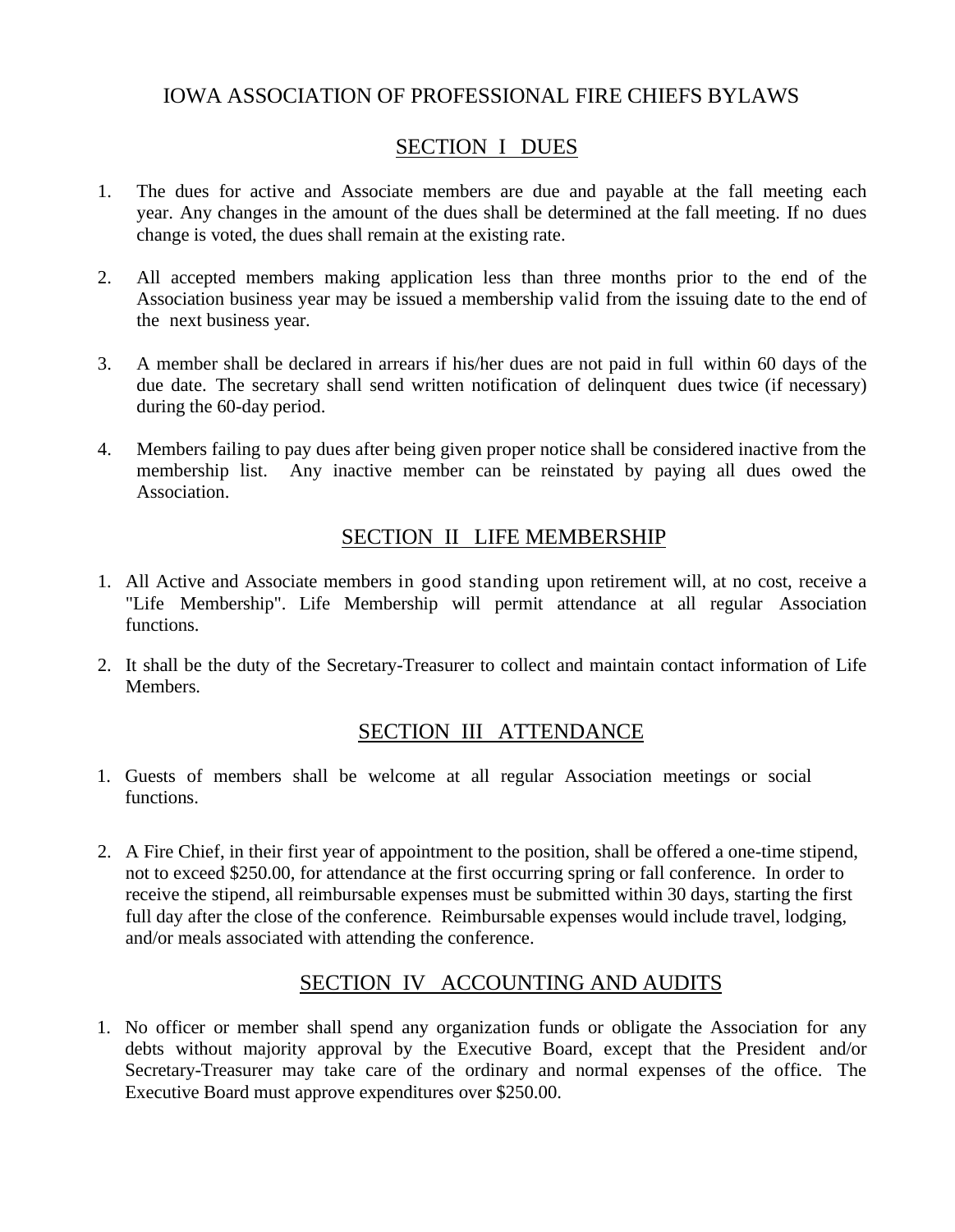- 2. The Secretary-Treasurer shall keep an accurate accounting of all expenditures, deposits and balances, and present such report to the Association for approval at the next Association meeting.
- 3. Audits will be performed as defined in the audit committee responsibilities.
- 4. The Secretary Treasurer will ensure that all tax filings are completed and that all taxes are paid in full within the designated time frames.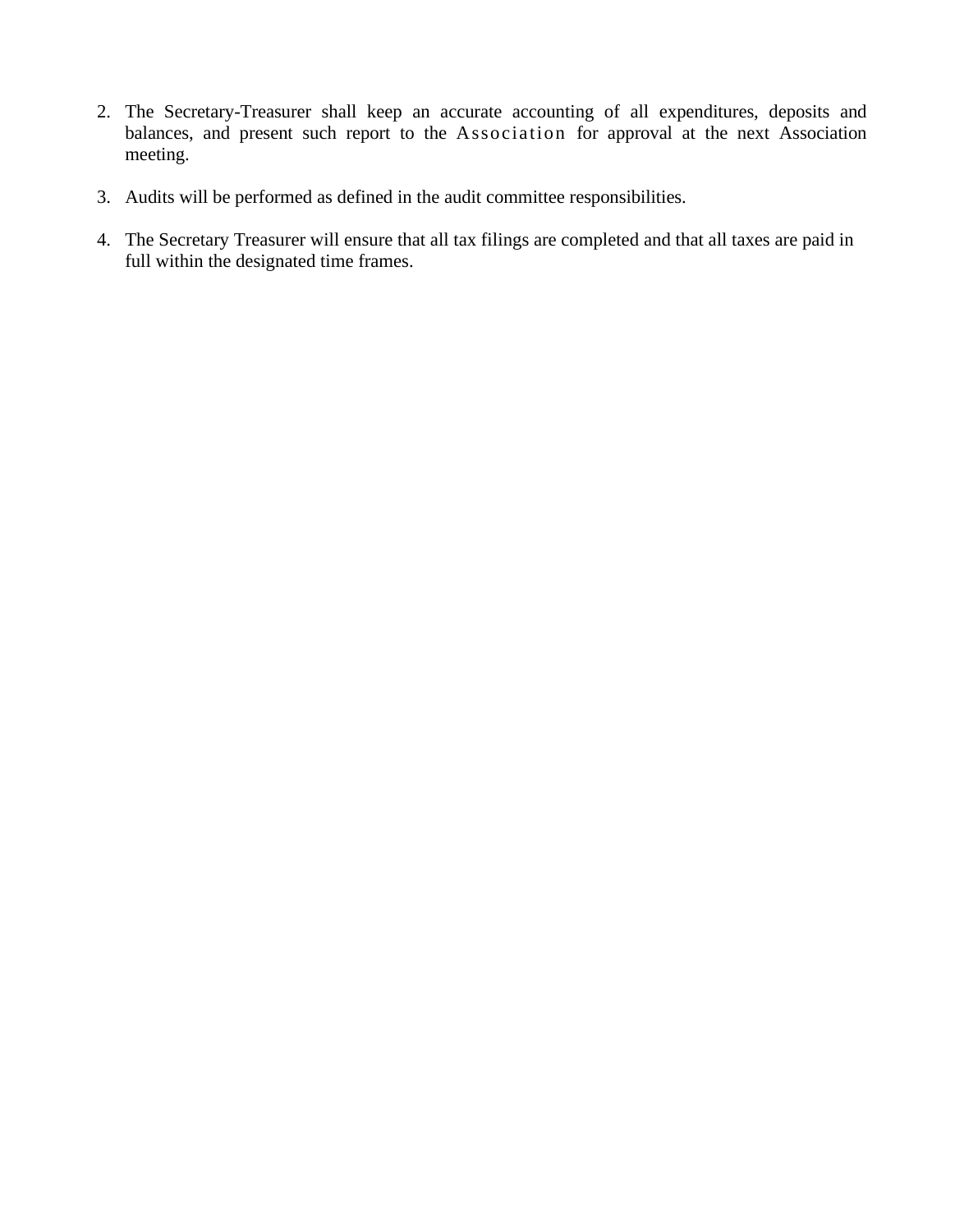## SECTION V BUSINESS MEETING/MINUTES

- 1. The regular business meeting will generally consist of the following items:
	- A. Opening
		- 1. Welcome
		- 2. Introductions
		- 3. Announcements
		- 4. Comments

#### B. Minutes of Previous Meeting

- C. Treasurer's Report
	- 1. Treasurer's Statement
	- 2. Outstanding bills
	- 3. Dues report

#### D. Reports - Executive Board

- 1. President
- 2. Vice President
- 3. Secretary-Treasurer
- 4. Past President
- 5. Director
- E. Reports Standing Committees
- F. Reports Special Committees and Representatives
- G. Unfinished Business
- H. New Business
- I. Closing
- J. Adjournment
- 2. The Secretary-Treasurer shall keep an accurate record of all Association business meetings and present such minutes for Association approval at the next Association meeting.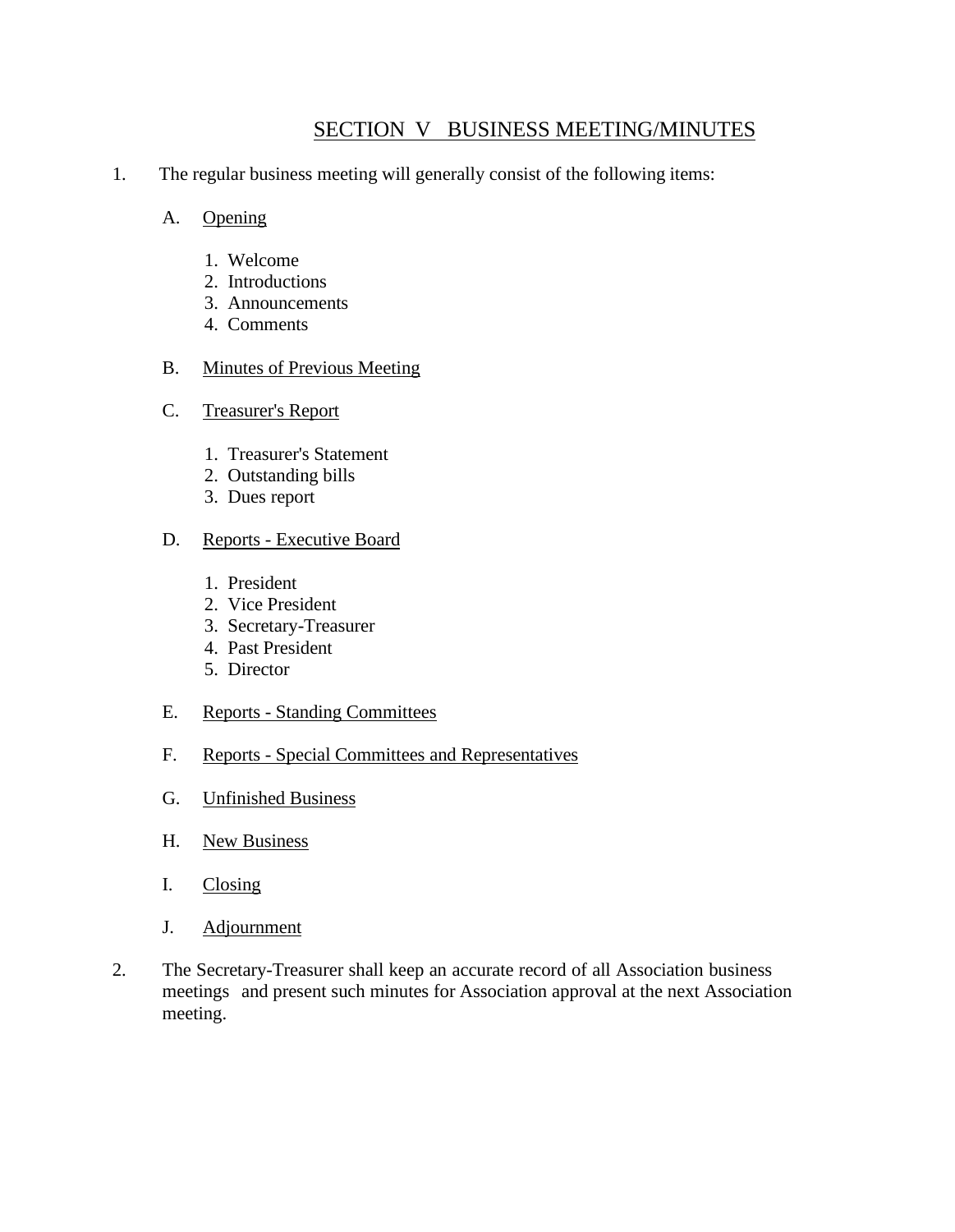### SECTION VI RELEASE OF INFORMATION

1. The current President is the official spokesperson for the Association. No officer or member shall initiate any kind of news release in the name of the Association without the express approval of the Board of Directors.

### SECTION VII COMMITTEES AND RESPONSIBILITIES

1. Annually the President shall appoint committee chairpersons and members to each of the following committees and other committees or representatives deemed necessary. Committee members will retain committee membership until their replacement is appointed.

#### A. Constitution and Bylaws Committee

It shall be the responsibility of this committee to maintain current copies of the Constitution and Bylaws and bring necessary changes to the attention of the Association. When changes are voted on and approved, the changes shall be made by this committee and presented for final approval by the committee chairman at the next regularly scheduled business meeting.

#### B. Resolutions Committee

It shall be the responsibility of this committee to develop all resolutions voted upon and approved by the Association. Resolutions shall be prepared and submitted to the Chairman of the Legislative Committee not later than December 1 of each year for further action.

### C. Legislative Committee

It shall be the responsibility of this committee to pursue legislation recommended by Association resolutions, to keep abreast of current Fire Service related legislation, to advise the Executive Board of progress of Association legislation, or legislation that may prove to be detrimental to the Fire Service.

#### D. Nomination Committee (Election)

It shall be the responsibility of this committee to maintain a list of officers, and current status of each relative to term expirations. This committee shall submit nominations for officers as per the Constitution and Bylaws and shall supervise the election of officers and any other special elections that may occur. The President may name any other committees as he\she may deem necessary and which shall end with his\her term of office.